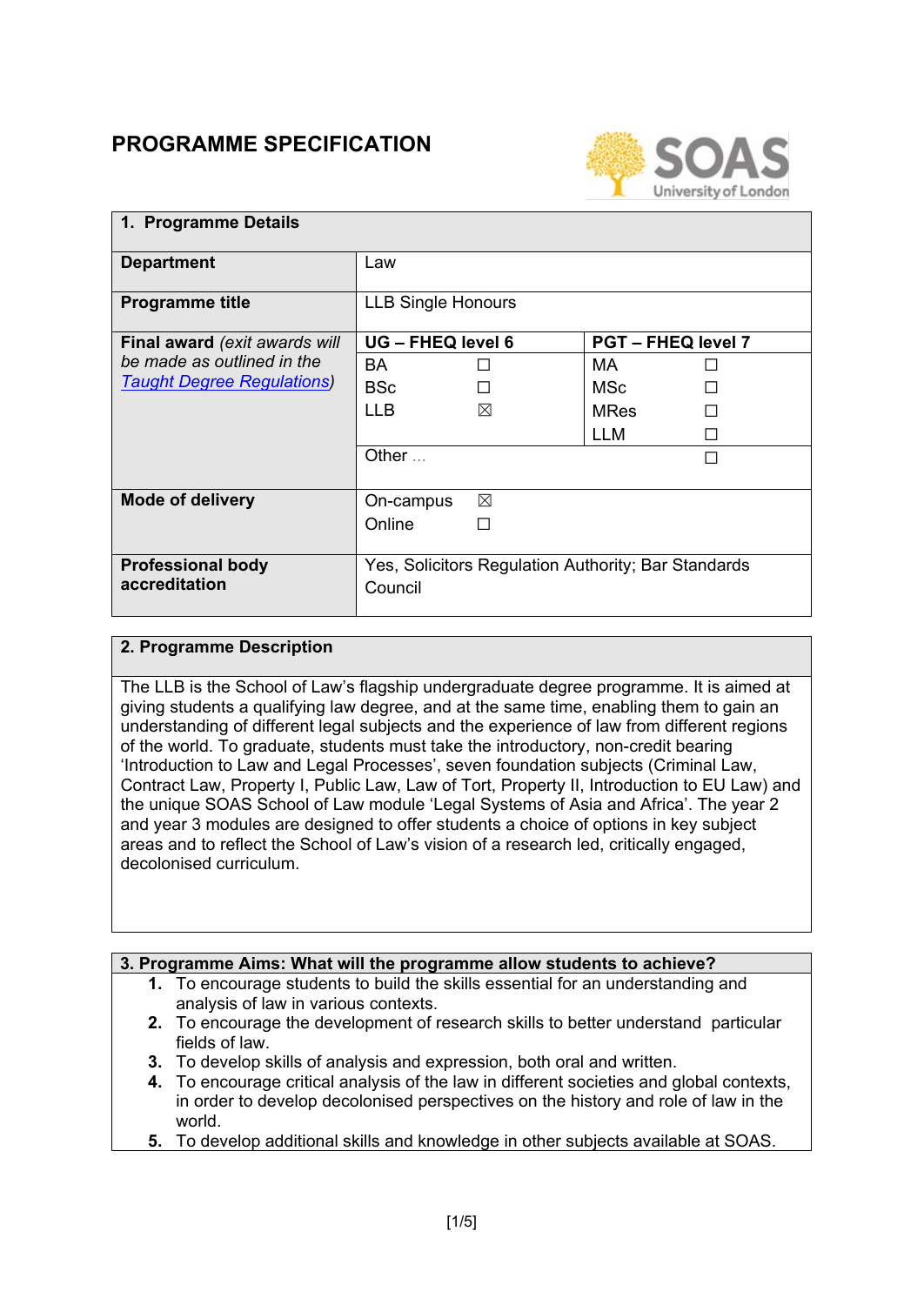**6.** To develop knowledge of key foundation legal subjects in accordance with the accreditation requirements of the legal professional bodies as issued from time to time.

| 4. Intended Learning Outcomes (ILOs): What will students have learnt by the end of<br>the programme? |                                         |  |  |
|------------------------------------------------------------------------------------------------------|-----------------------------------------|--|--|
| <b>Intended Learning Outcomes: Knowledge</b>                                                         |                                         |  |  |
| 1. Develop knowledge and understanding of                                                            | Main core/compulsory modules in which   |  |  |
| the fundamental doctrines and principles                                                             | ILOS are taught, learnt and assessed    |  |  |
| which underpin the law of England and                                                                | Introduction to Law and Legal Processes |  |  |
| Wales particularly in the Foundations of                                                             | <b>Criminal Law</b>                     |  |  |
| Legal Knowledge as specified from time to                                                            | <b>Contract Law</b>                     |  |  |
| time by the professional bodies;                                                                     | Property I                              |  |  |
| 2. Develop a knowledge of the sources of                                                             | <b>Public Law</b>                       |  |  |
| that law, and how it is made and developed;                                                          | Legal Systems of Asia and Africa        |  |  |

Law of Tort Property II

Introduction to EU Law

| Asia and Africa, and those of the           |  |
|---------------------------------------------|--|
| international community;                    |  |
| f) the weight and significance of different |  |
| sources and methodologies;                  |  |
| g) knowledge of how to locate relevant      |  |
| materials and assess their relevance and/or |  |
| importance.                                 |  |
|                                             |  |
|                                             |  |
|                                             |  |
|                                             |  |

of the institutions within which that law is administered and the personnel who

understanding of a wide range of legal concepts, values, principles and rules of law and to explain the relationship between the

4. Acquire specialist knowledge in modules

a) the theoretical, practical and comparative

b) the context in which legal initiatives take

d) the role played by law in different social, cultural and economic environments;

e) the role and functions of legal institutions, including those in selected legal systems in

3. Demonstrate knowledge and

in a number of particular areas;

outside the Foundations of Legal Knowledge. This includes, but is not necessarily confined to, knowledge and

understanding of the following:

underpinnings of legal doctrine;

c) to understand the historical and contextual origins of legal doctrines.

practice law;

place;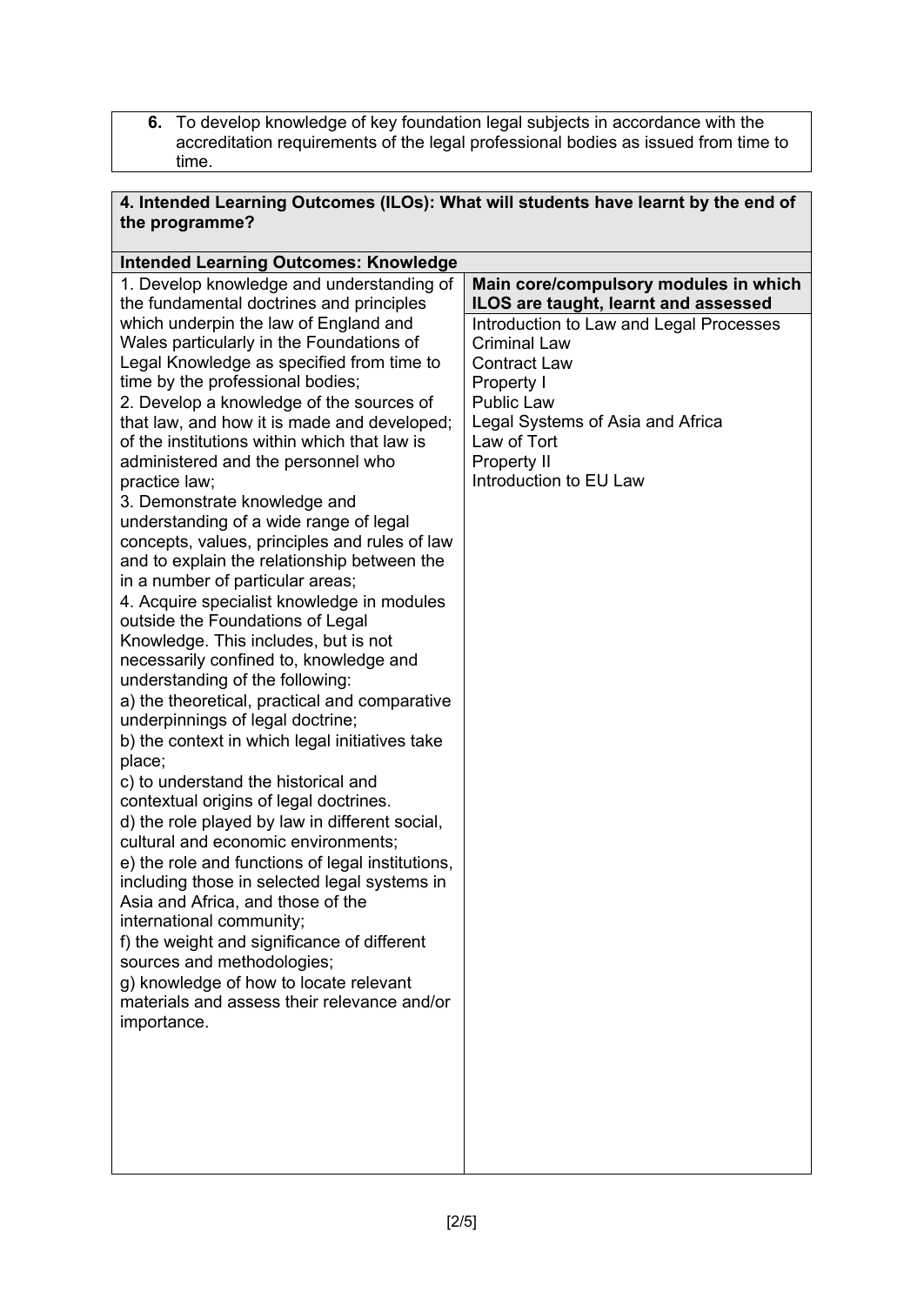| <b>Typical Teaching Methods</b>                                                                                                                                                                                                                                                                                                                                                                                                                                                                                                                                                                         | <b>Typical Assessment Methods</b>                                                                                                                                                                                                                                                                                                         |  |
|---------------------------------------------------------------------------------------------------------------------------------------------------------------------------------------------------------------------------------------------------------------------------------------------------------------------------------------------------------------------------------------------------------------------------------------------------------------------------------------------------------------------------------------------------------------------------------------------------------|-------------------------------------------------------------------------------------------------------------------------------------------------------------------------------------------------------------------------------------------------------------------------------------------------------------------------------------------|--|
| Students are required to attend all<br>classes, study extensively on their<br>own and together with other<br>students, and prepare themselves to<br>participate in an informed way in<br>discussions.<br>Students are also required to<br>٠<br>undertake assessed coursework and<br>exams. Some modules may also<br>include oral presentation by<br>students.<br>The usual format of classes is 2<br>hours of lectures per week, plus 1<br>hour of tutorial per week or fortnight.<br>Some modules, usually for final year<br>students only, consist of a weekly<br>seminar with no separate tutorials. | These skills are assessed as part of<br>the normal assessments, these<br>include coursework, unseen<br>examination and some modules<br>contain an oral presentation<br>assessment element. Final year<br>students may, with permission,<br>undertake an Independent Study<br>Project leading to the submission of<br>a 10,000 word essay. |  |
|                                                                                                                                                                                                                                                                                                                                                                                                                                                                                                                                                                                                         |                                                                                                                                                                                                                                                                                                                                           |  |
| Intended Learning Outcomes: Intellectual (thinking) skills<br>Become precise and careful in their<br>$\bullet$                                                                                                                                                                                                                                                                                                                                                                                                                                                                                          | Main core/compulsory modules in which                                                                                                                                                                                                                                                                                                     |  |
| assessment of legal arguments, and                                                                                                                                                                                                                                                                                                                                                                                                                                                                                                                                                                      | ILOS are taught, learnt and assessed                                                                                                                                                                                                                                                                                                      |  |
| understand the strengths and                                                                                                                                                                                                                                                                                                                                                                                                                                                                                                                                                                            | Introduction to Law and Legal Processes                                                                                                                                                                                                                                                                                                   |  |
| weaknesses of different approaches                                                                                                                                                                                                                                                                                                                                                                                                                                                                                                                                                                      | <b>Criminal Law</b>                                                                                                                                                                                                                                                                                                                       |  |
| to legal issues.                                                                                                                                                                                                                                                                                                                                                                                                                                                                                                                                                                                        | <b>Contract Law</b><br>Property I                                                                                                                                                                                                                                                                                                         |  |
| Be able to engage in theoretical and<br>٠<br>conceptual debate concerning the                                                                                                                                                                                                                                                                                                                                                                                                                                                                                                                           | <b>Public Law</b>                                                                                                                                                                                                                                                                                                                         |  |
| role of law and legal institutions.                                                                                                                                                                                                                                                                                                                                                                                                                                                                                                                                                                     | Legal Systems of Asia and Africa                                                                                                                                                                                                                                                                                                          |  |
|                                                                                                                                                                                                                                                                                                                                                                                                                                                                                                                                                                                                         | Law of Tort                                                                                                                                                                                                                                                                                                                               |  |
|                                                                                                                                                                                                                                                                                                                                                                                                                                                                                                                                                                                                         | Property II                                                                                                                                                                                                                                                                                                                               |  |
|                                                                                                                                                                                                                                                                                                                                                                                                                                                                                                                                                                                                         | Introduction to EU Law                                                                                                                                                                                                                                                                                                                    |  |
|                                                                                                                                                                                                                                                                                                                                                                                                                                                                                                                                                                                                         |                                                                                                                                                                                                                                                                                                                                           |  |
| <b>Typical Teaching Methods</b>                                                                                                                                                                                                                                                                                                                                                                                                                                                                                                                                                                         | <b>Typical Assessment Methods</b>                                                                                                                                                                                                                                                                                                         |  |
| Critical thinking is fostered in all                                                                                                                                                                                                                                                                                                                                                                                                                                                                                                                                                                    | These skills are assessed as part of                                                                                                                                                                                                                                                                                                      |  |
| modules offered in the programme, in<br>that all modules introduce information                                                                                                                                                                                                                                                                                                                                                                                                                                                                                                                          | the normal assessments, these                                                                                                                                                                                                                                                                                                             |  |
| and ideas that need to be assessed                                                                                                                                                                                                                                                                                                                                                                                                                                                                                                                                                                      | include coursework, unseen<br>examination and some modules                                                                                                                                                                                                                                                                                |  |
| critically and analysed in context.                                                                                                                                                                                                                                                                                                                                                                                                                                                                                                                                                                     | contain an oral presentation                                                                                                                                                                                                                                                                                                              |  |
| Students are encouraged not simply to                                                                                                                                                                                                                                                                                                                                                                                                                                                                                                                                                                   | assessment element. Final year                                                                                                                                                                                                                                                                                                            |  |
| summarise evidence and arguments                                                                                                                                                                                                                                                                                                                                                                                                                                                                                                                                                                        | students may, with permission,                                                                                                                                                                                                                                                                                                            |  |
| but also develop their own<br>assessments as to the relative value of                                                                                                                                                                                                                                                                                                                                                                                                                                                                                                                                   | undertake an Independent Study<br>Project leading to the submission of                                                                                                                                                                                                                                                                    |  |
| different                                                                                                                                                                                                                                                                                                                                                                                                                                                                                                                                                                                               | a 10,000 word essay.                                                                                                                                                                                                                                                                                                                      |  |
| strategies/arguments/evidence.                                                                                                                                                                                                                                                                                                                                                                                                                                                                                                                                                                          |                                                                                                                                                                                                                                                                                                                                           |  |
|                                                                                                                                                                                                                                                                                                                                                                                                                                                                                                                                                                                                         |                                                                                                                                                                                                                                                                                                                                           |  |
|                                                                                                                                                                                                                                                                                                                                                                                                                                                                                                                                                                                                         |                                                                                                                                                                                                                                                                                                                                           |  |
|                                                                                                                                                                                                                                                                                                                                                                                                                                                                                                                                                                                                         |                                                                                                                                                                                                                                                                                                                                           |  |
|                                                                                                                                                                                                                                                                                                                                                                                                                                                                                                                                                                                                         |                                                                                                                                                                                                                                                                                                                                           |  |
|                                                                                                                                                                                                                                                                                                                                                                                                                                                                                                                                                                                                         |                                                                                                                                                                                                                                                                                                                                           |  |
|                                                                                                                                                                                                                                                                                                                                                                                                                                                                                                                                                                                                         |                                                                                                                                                                                                                                                                                                                                           |  |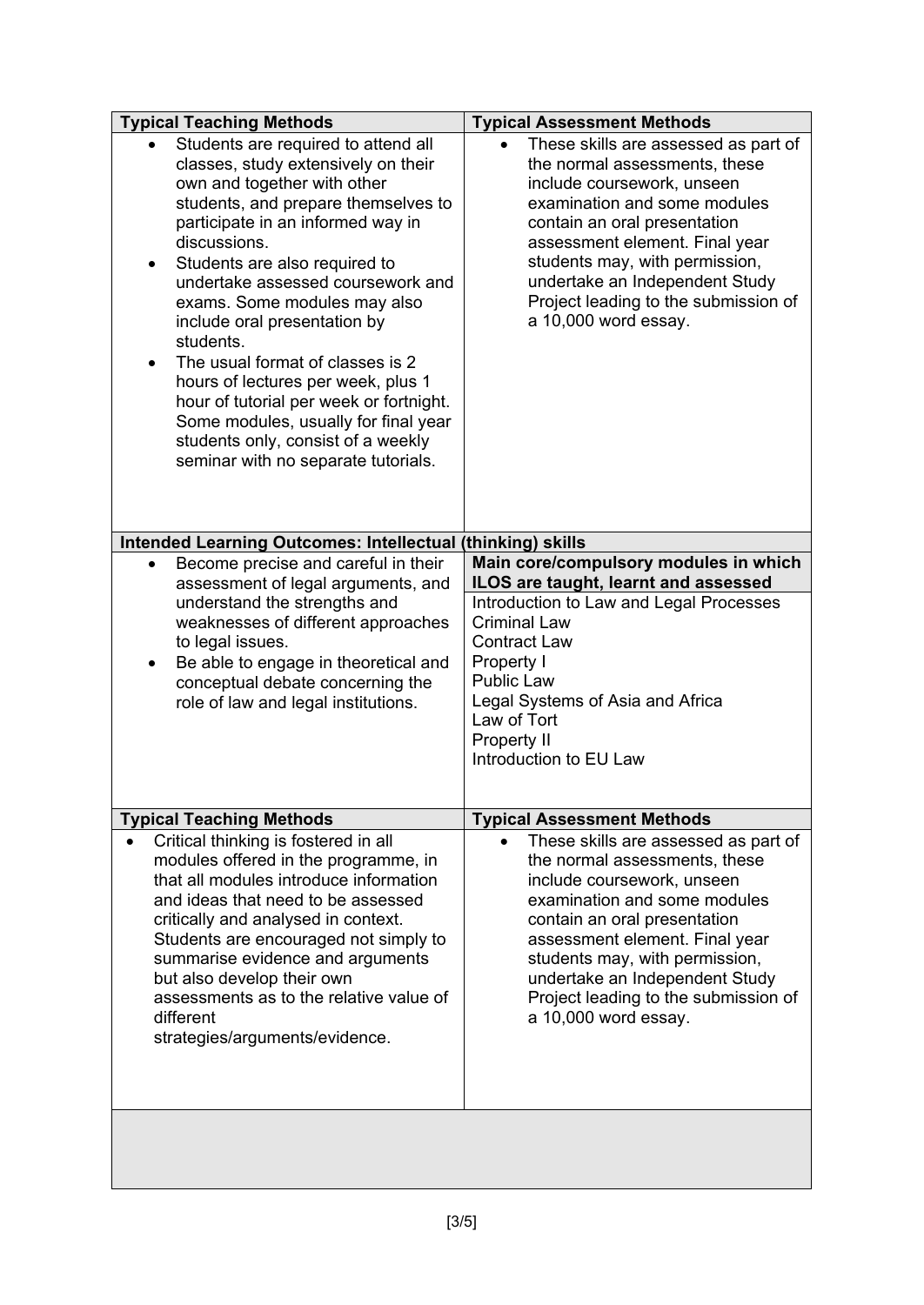| <b>Intended Learning Outcomes: Subject-based practical skills</b>                                                                                                                                                                                                                                                                                                                                                                                                                                                                                                                                                                                                                                                                                                                                                                                                                                                                                    |                                                                                                                                                                                                                                               |  |  |  |
|------------------------------------------------------------------------------------------------------------------------------------------------------------------------------------------------------------------------------------------------------------------------------------------------------------------------------------------------------------------------------------------------------------------------------------------------------------------------------------------------------------------------------------------------------------------------------------------------------------------------------------------------------------------------------------------------------------------------------------------------------------------------------------------------------------------------------------------------------------------------------------------------------------------------------------------------------|-----------------------------------------------------------------------------------------------------------------------------------------------------------------------------------------------------------------------------------------------|--|--|--|
| 1. To apply knowledge to complex<br>situations;                                                                                                                                                                                                                                                                                                                                                                                                                                                                                                                                                                                                                                                                                                                                                                                                                                                                                                      | Main core/compulsory modules in which<br>ILOS are taught, learnt and assessed                                                                                                                                                                 |  |  |  |
| 2. To recognise potential alternative<br>conclusions for particular situations, and<br>provide supporting reasons for them;<br>3. To select key relevant issues for research<br>and to formulate them with clarity;<br>4. To develop research skills and to use<br>standard paper and electronic sources to<br>produce up-to-date information;<br>5. To make a personal and reasoned<br>judgment based on an informed<br>understanding of standard arguments in the<br>area of law in question;<br>6. To use the English language and legal<br>terminology with care and accuracy;<br>7. To conduct efficient searches of websites<br>to locate relevant information; to exchange<br>documents by email and manage<br>information exchanges by email;<br>8. To produce word-processed text and to<br>present it in an appropriate forum;<br>9. To write good essays and dissertations.<br>To articulate and orally present legal<br>D.<br>arguments. | Introduction to Law and Legal Processes<br><b>Criminal Law</b><br><b>Contract Law</b><br>Property I<br><b>Public Law</b><br>Legal Systems of Asia and Africa<br>Law of Tort<br><b>Property II</b><br>Introduction to EU Law                   |  |  |  |
| <b>Typical Teaching Methods</b>                                                                                                                                                                                                                                                                                                                                                                                                                                                                                                                                                                                                                                                                                                                                                                                                                                                                                                                      | <b>Typical Assessment Methods</b>                                                                                                                                                                                                             |  |  |  |
| Through tutorials and coursework,<br>$\bullet$<br>particularly in instruction concerning                                                                                                                                                                                                                                                                                                                                                                                                                                                                                                                                                                                                                                                                                                                                                                                                                                                             | These skills are assessed as part of<br>the normal assessment of                                                                                                                                                                              |  |  |  |
| answering of problem. The<br>production of word-processed text<br>and its presentation is not taught as<br>such, but coursework is required to<br>be produced in word-processed<br>format. Some subject based<br>practical skills are specifically taught<br>in the ILLP modules. Presentation<br>skills are an integral part of teaching<br>methods used in several modules.                                                                                                                                                                                                                                                                                                                                                                                                                                                                                                                                                                        | coursework, presentations, and<br>unseen examination.                                                                                                                                                                                         |  |  |  |
| <b>Intended Learning Outcomes: Transferable skills</b>                                                                                                                                                                                                                                                                                                                                                                                                                                                                                                                                                                                                                                                                                                                                                                                                                                                                                               |                                                                                                                                                                                                                                               |  |  |  |
| 1. Structure and communicate ideas<br>effectively both orally and in writing; and<br>digest rapidly an effectively substantial<br>amount of reading.<br>2. Develop critical awareness of issues in<br>various subject areas.<br>3. Use a wide range of written and digital<br>materials, in libraries and research                                                                                                                                                                                                                                                                                                                                                                                                                                                                                                                                                                                                                                   | Main core/compulsory modules in which<br>ILOS are taught, learnt and assessed<br>Introduction to Law and Legal Processes<br><b>Criminal Law</b><br><b>Contract Law</b><br>Property I<br><b>Public Law</b><br>Legal Systems of Asia and Africa |  |  |  |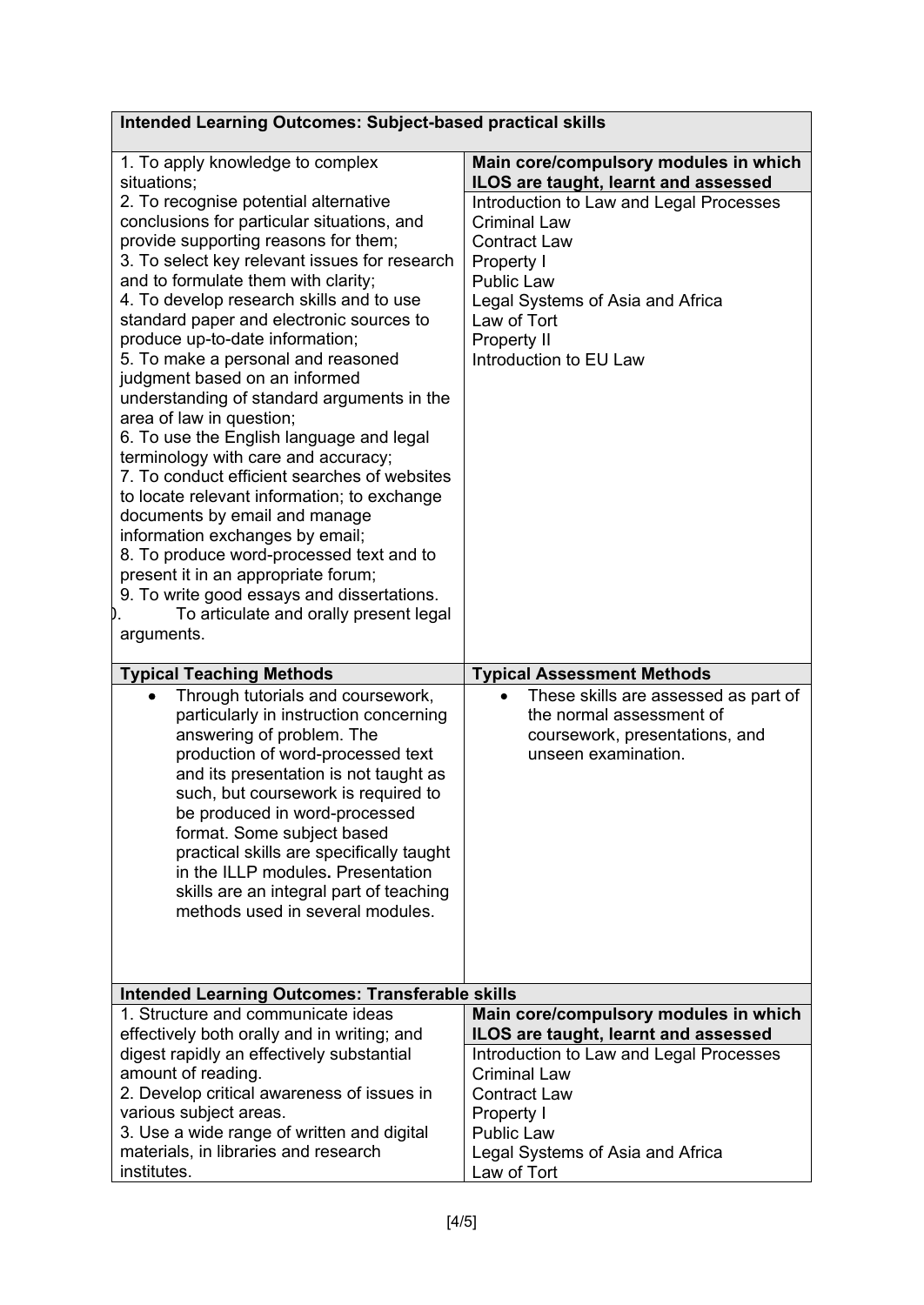| 4. Present materials orally.<br>5. Engage with external actors working in<br>the field of law.                                                                                                                                                                                                                                                                                                                                                                                                                                    | Property II<br>Introduction to EU Law                                                                                                                                                                                                                                            |
|-----------------------------------------------------------------------------------------------------------------------------------------------------------------------------------------------------------------------------------------------------------------------------------------------------------------------------------------------------------------------------------------------------------------------------------------------------------------------------------------------------------------------------------|----------------------------------------------------------------------------------------------------------------------------------------------------------------------------------------------------------------------------------------------------------------------------------|
| <b>Typical Teaching Methods</b><br>Through the preparation for<br>$\bullet$<br>seminars, essays, coursework, and<br>examinations.<br>Through individual and/or joint<br>٠<br>seminar presentations and class<br>participation.<br>Through presentation for seminars,<br>٠<br>through discussion in seminars,<br>through correction of coursework by<br>tutors and through preparation of<br>answers to exam questions.<br>Through the formation of study<br>groups.<br>Through clinical work in modules<br>with a clinic element. | <b>Typical Assessment Methods</b><br>These skills are assessed as part of<br>the normal assessment of<br>coursework, presentations, and<br>unseen examination.<br>Clinical skills are assessed through<br>$\bullet$<br>clinical assignments in modules with<br>a clinic element. |

#### **5. Study skills**

Introduction to Law and Legal Processes serves as a two weeks intensive, mandatory dedicated skills module. The four core modules taught in Year 1 also embed skills content, including through a range of formative assessments designed to provide students with essential skills and to enable them to progress to Year 2.

#### **6. Diversity and inclusion**

The programme offers a range of modules with both theoretical and practical elements and diverse teaching methods, including student led teaching and clinical teaching, that speak to diverse backgrounds and experiences as well as modes of learning. Assessment combines a range of methods that enable students to demonstrate written and oral skills and accommodate different modes of showing both knowledge and various intellectual and subject-based skills.

Many modules, including core modules, include readings that attempt to decolonise the field of study by incorporating readings and perspectives from historically marginalised groups.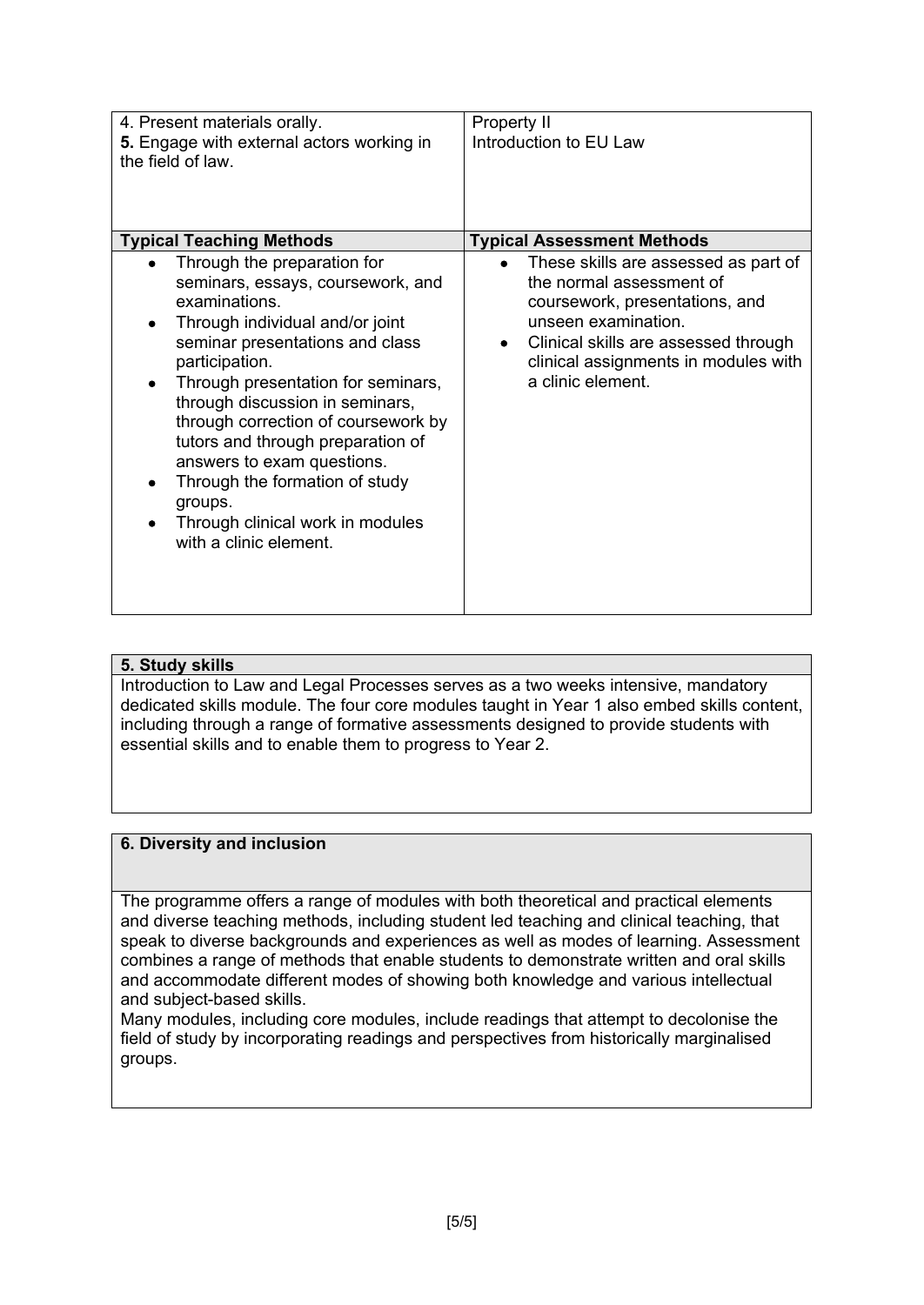